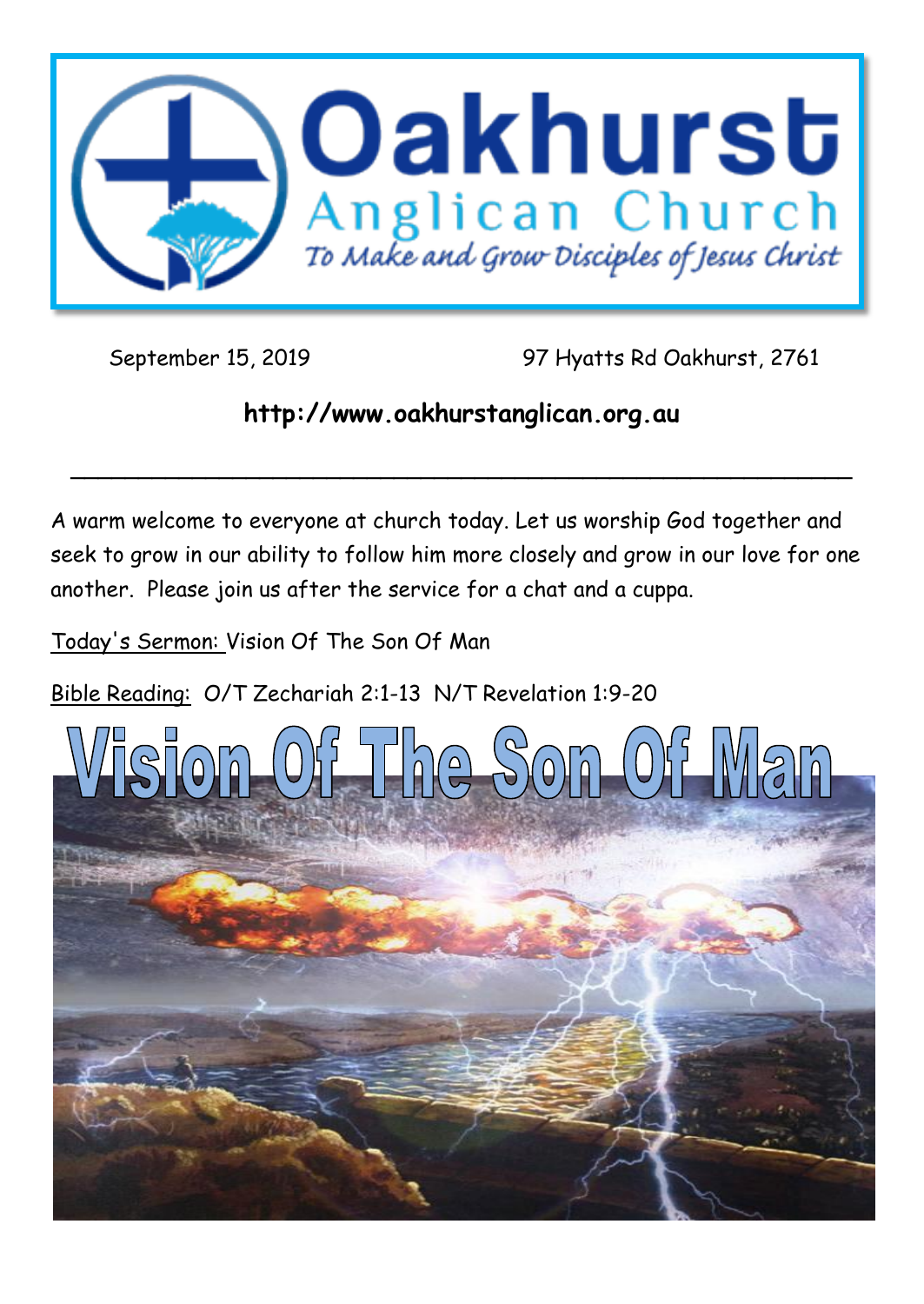## REMINDER HOSPITALITY TO SYD, SUNDAY LUNCH

Many thanks for those who have been involved in this ministry for the last 18 months, fantastic effort.

I have put a new date list up on the notice board at the back of the church. Please add your name to a date and invite Syd and some other church members for lunch, or go to a local restaurant or club for lunch.

Great way to get to know other members of our church family with Syd.

## **Richard Johnson School Fete – Saturday 21st September**

Oakhurst Anglican is supporting this year's RJS fete by providing a BBQ, a Mothers Room, a Children's Petting Zoo and serving Morning Tea. Volunteers are needed for all these activities. If you are able to help please let a Warden or member of Parish Council know asap.

Thank you, Parish Council

## **Bush Church Aid Money Boxes**

BCA money boxes are due to be returned. If you have a money box please bring it to church and give it to the treasurer Graham Keith, or place in the offertory bag.

Thank you

#### **Notices**

If you would like to put a notice in the newsletter please send an email to Darlena at bndwilson7@gmail.com by Wednesday so it can be added in time for the Sunday service.

Next Week's Roster 22/9 Leader: Steve Bible Reader: 8:15 Jim Holdsworth / 10am Steve Thompson / 6pm Grant Davies Prayers: Pamela Welcoming: Grace & Gulia Morning Tea: Grace & Gulia